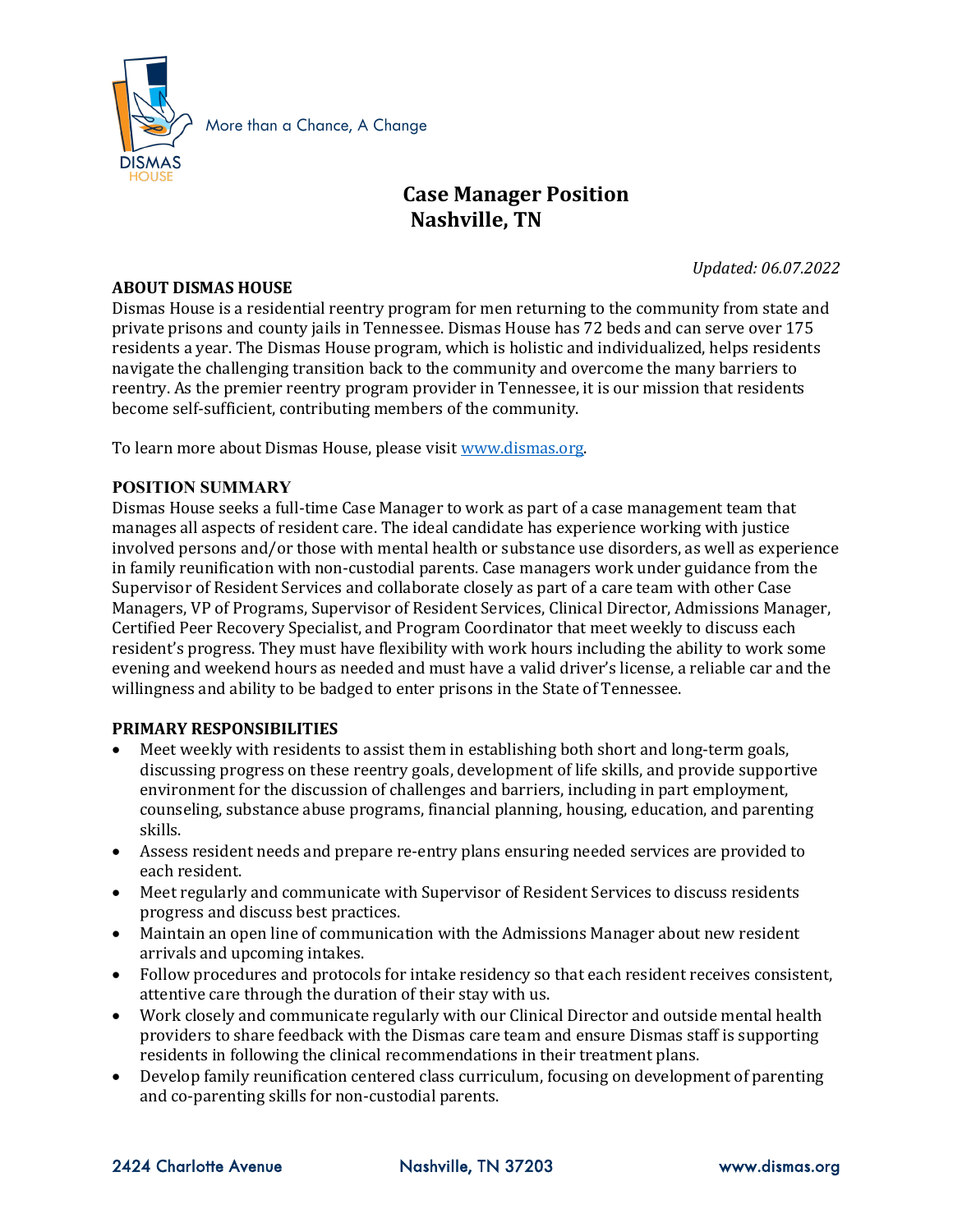

More than a Chance, A Change

- Facilitate and teach in-house classes based on developed curriculum.
- Identify and collaborate with community resources to directly assist residents with needs such as employment, education, training services, housing, and medical care.
- Coordinate and schedule appointments in tandem with residents. If necessary, transport clients to outside service agencies as needed.
- Keep accurate, up-to-date documentation on all clients through our data management system, Apricot, in a timely fashion including but not limited to progress notes, relapse prevention plans, case notes, appointments and demographics within 24 hours of meeting.
- Communicate regularly with residents about residential policies and concerns, answering questions about their needs, goals, and treatment plans.
- Serve as main point of contact for residents on case load which might include communication by phone, text, and email outside your working hours.
- Attend all mandatory trainings, workshops and meetings as required.
- Maintain regular communication with parole and probation officers about concerns and/or change of status of residents.
- Conduct random drug and alcohol tests at least 2x per month or more as needed. If female, *request* drug tests for residents as needed.
- Assist in room searches as needed.
- Attend and escort residents on quarterly outing(s) as needed.
- Hold residents accountable for consequences of infractions.
- Performs other duties as assigned and needed.

### **DESIRED BACKGROUND & SKILLS**

- Bachelor's degree in behavioral or social sciences, or related field required. Master's degree in Social Work or related field preferred.
- 1-3 years of related experience in social services and/or case management with a background in family services and reunification and/or working with justice involved persons.
- Strong written and verbal communication skills and a capacity to communicate effectively, empathetically and with a trauma-informed approach to the clients we serve.
- Propensity to work with energy, a high degree of initiative and from a positive perspective while maintaining flexibility and attention to detail.
- Passion for and commitment to the mission of Dismas House and serving and working with justice-involved persons or other underserved populations; an understanding of prison culture desired.
- Strong organizational and administrative abilities, including increasing efficiencies around systems, procedures, and protocols.
- Excellent computer skills and knowledge of database programs and Windows-based operating system.